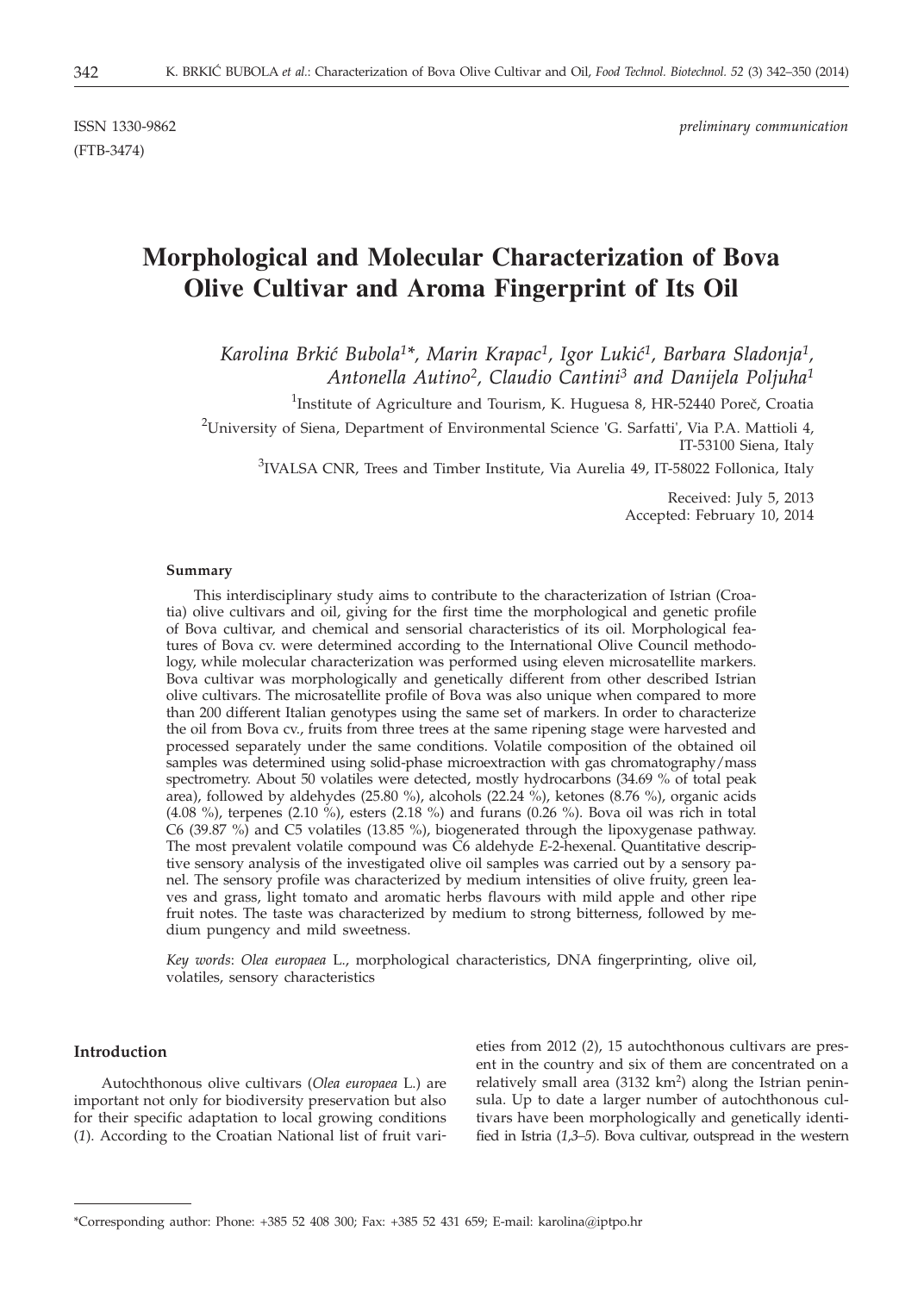and northern parts of the peninsula (*3,4*), is relatively unknown and has not been widely investigated so far.

Virgin olive oil is highly appreciated for its nutritional benefits, but its delicious taste and aroma are in fact the key characteristics for consumer acceptability (*6*). Virgin olive oil aroma consists of a complex mixture of various classes of volatile compounds, which include mainly hydrocarbons, aldehydes, alcohols, ketones and esters (*7*). However, its particularity and delicacy are primarily ascribed to C6 and C5 volatiles, biogenerated from polyunsaturated fatty acids through the lipoxygenase pathway. The biosynthesis of these compounds starts at the moment of cell disruption during crushing of olive fruits and continues during oil extraction (*6*). Aroma formation of olive oil is a dynamic process and depends on a number of factors, among which genotype (cultivar) is probably the most important (*8–11*).

Deep study and characterization of olive cultivars is quite important because each of them can have specific agronomic features or produce specific olive oil, which can be exploited to differentiate the production in different regions. Considering its relatively high oil yield, regional exclusivity and branding potential, very few investigations of Bova cultivar at the morphological level have been performed up to date (*3,4*). Because of that, and because a complete lack of genetic, volatile aroma and sensory analysis data regarding Bova cultivar and its oil in the literature, we have conducted this investigation to give the first morphological and genetic description, as well as monovarietal olive oil characterization of this local cultivar.

## **Materials and Methods**

# *Morphological characterization of olive cultivar*

Morphological description of Bova cultivar was performed according to the International Olive Council (IOC) methodology (*12*) on olive leaves, fruits and stones obtained from three trees grown in the collection of Institute of Agriculture and Tourism in Poreč (Istria, Croatia). Flesh/stone ratio was calculated according to the pomological characterization procedure proposed by the IOC (*13*).

#### *DNA extraction and microsatellite genotyping*

Fresh leaves of Bova cultivar were sampled from the collection orchard of the Institute of Agriculture and Tourism in Poreč, Istria. Plant material from 17 local accessions was sampled from 12 locations in the western and northern parts of Istrian peninsula. These accessions to be used in comparison with Bova cv. were selected on the basis of previous research made in the area (unpublished data). The list includes plants with uncertain attribution, local names and areal distribution analogous to Bova cultivar. Total genomic DNA was extracted from 100 mg of fresh leaves using DNeasy Plant Mini Kit (Qiagen, Venlo, the Netherlands) following the manufacturer's instructions. The analysis was performed using 11 simple sequence repeats (SSRs) developed by several authors and selected based on their high levels of polymorphism: ssrOeUA-DCA03, ssrOeUA-DCA04, ssrOeUA- -DCA14, ssrOeUA-DCA16, ssrOeUA-DCA17, ssrOeUA-

-DCA18 (*14*), UDO99-43 (*15*), EMOL (*16*), GAPU45, GAPU71b and GAPU103 (*17*). These markers, characterized by a very high discrimination power, were chosen among those used in the framework of the Italian interregional project OLVIVA funded by the Interregional Programme 'Rural development', subprogramme 'Innovation and research' No. 25279 in 2003.

Amplification by polymerase chain reaction (PCR) was carried out in a total volume of 25 µL containing 25 ng of genomic DNA, 0.625 units of Thermo Scientific DreamTaq DNA Polymerase, 1× PCR buffer (DreamTaq buffer, Fermentas, Thermo Scientific, Waltham, MA, USA), 200 mM of each CleanAmp dNTP (Sigma-Aldrich Chemie GmbH, Munich, Germany), and 2 mM of forward (fluorescently labelled) and reverse primers. Reactions were performed in a thermal cycler (Eppendorf Mastercycler Gradient, Hamburg, Germany) starting with a denaturation step at 95 °C for 5 min, followed by 35 cycles of 95 °C for 30 s at the annealing temperature ( $t_{\text{annealing}}$  as indicated in Table 1) and 72  $\mathrm{^{\circ}C}$  for 30 s, plus a final extension for 8 min at 72 °C. A volume of  $2 \mu L$  of each PCR product were mixed with  $0.25 \mu L$  of Et400-R size standard (GE Healthcare, Milwaukee, WI, USA), and 4.9 µL of deionised H<sub>2</sub>O, centrifuged, denatured at 95  $\degree$ C for 2 min, cooled in ice and separated on a MegaBACE 500 capillary sequencer (GE Healthcare).

Table 1. List of SSR markers and annealing temperatures used in this study

| <b>SSR</b>          | $t_{\text{annealing}}$ /°C |
|---------------------|----------------------------|
| GAPU <sub>103</sub> | 58                         |
| GAPU71b             | 57                         |
| GAPU <sub>45</sub>  | 57                         |
| <b>UDO99-43</b>     | 57                         |
| $ssr$ OeUA-DCA03    | 50                         |
| $ssr$ OeUA-DCA04    | 55                         |
| $ssr$ OeUA-DCA14    | 50                         |
| $ssr$ OeUA-DCA16    | 50                         |
| $ssr$ OeUA-DCA17    | 55                         |
| $ssr$ OeUA-DCA18    | 50                         |
| <b>EMOL</b>         | 55                         |

Dye-labelled amplicons were automatically sized using internal standards and the Fragment Profiler v. 1.2 software (GE Healthcare) and then visually inspected. To avoid variation in allele sizing, reference genotypes with specific alleles for each locus were used.

To clarify the genetic relationships of Bova cv. with accessions and varieties native to Istria (Croatia) and Italy, traditionally closely related by reproductive material trade, the fingerprinting of Bova cv. was compared to other 16 Istrian accessions spread in the same area and more than 200 accessions from Italy, analyzed with the same set of markers. The genetic distance of Bova cv. from other olive accessions was calculated on the basis of the number of shared bands (*18*) using the NTSYSpc package (Exeter Software, East Setauket, NY, USA) (*19*). Sequential agglomerative hierarchical nested cluster analysis with unweighted pair group method of clustering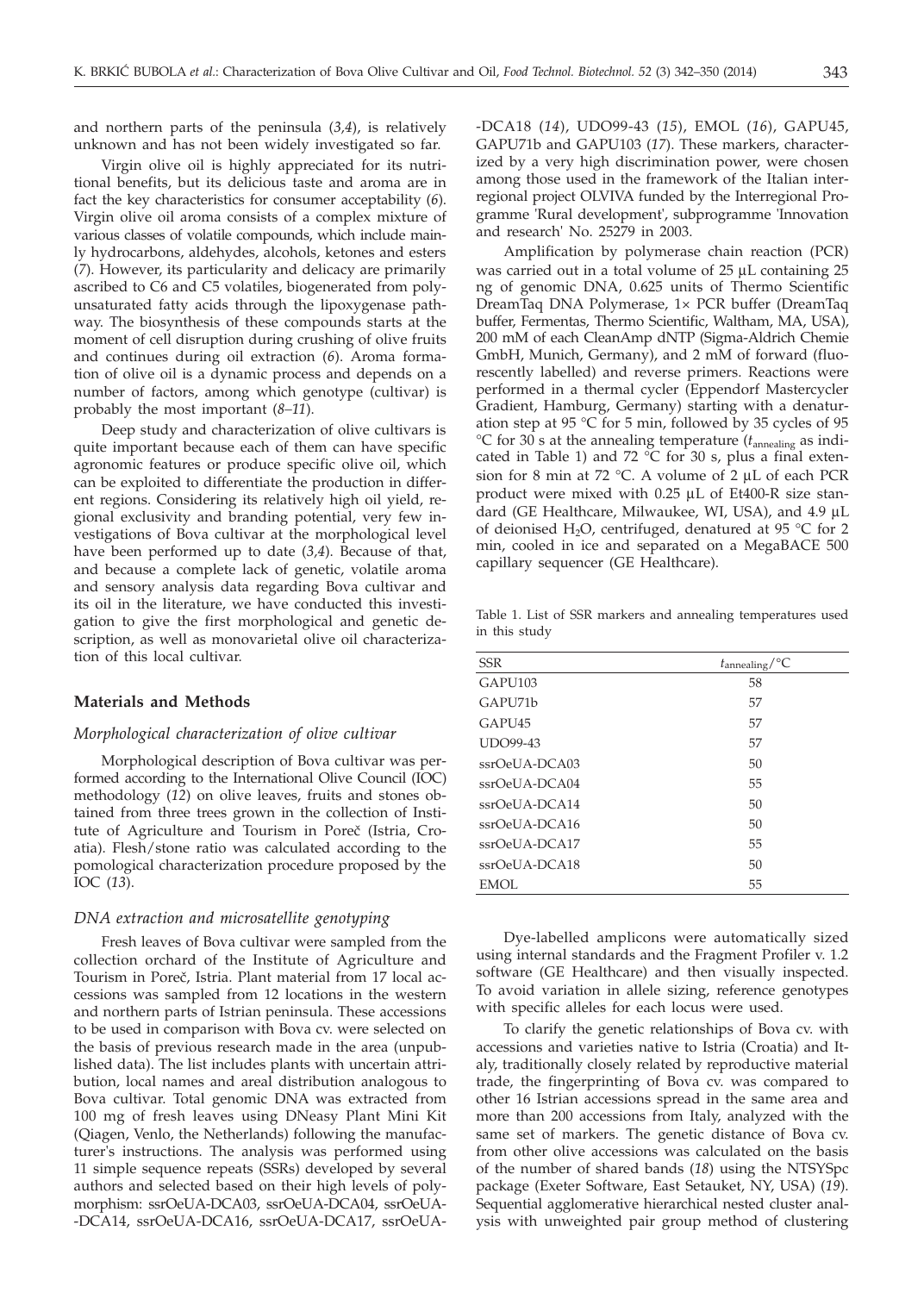(UPGMA) was successively applied and the tree plot procedure of the same package was finally used to provide a graphic representation of Lynch's similarity index data, from which relationships among accessions can be deduced.

## *Preparation of virgin olive oil samples*

Approximately 1.5 kg of olive fruits from each of the three trees of Bova cv. with the same ripening index (RI=3) were handpicked in November 2010. RI of fruits was determined applying the method described by Garcia and Yousfi (*20*), which is based on the evaluation of the olive skin and pulp colour. Olive fruits from each tree were processed separately using an Abencor system (MC2 Ingenieria y Sistemas, Sevilla, Spain) within 12 hours after harvesting. Fruits were crushed with a hammer mill. Olive paste samples were malaxed with a thermomixer at  $(25\pm1)$  °C for 45 min. After centrifugation at 1370×*g* for 60 s, extracted olive oil samples were decanted and stored at room temperature in taped dark bottles filled with nitrogen until analyses.

# *Analysis of volatile compounds*

Volatile composition of Bova olive oil samples was determined using headspace solid-phase microextraction with gas chromatography/mass spectrometry (HS-SPME/ GC-MS). A virgin olive oil sample (4.0 g) was placed in a 10-mL vial containing a microstirring bar, and sealed with a PTFE/silicone septum (Restek, Bellefonte, PA, USA). Before extraction, the headspace in the vial was stabilized by equilibration at 40  $\rm{°C}$  for 10 min, and by gentle stirring for 3 min with a magnetic stirrer. The extraction was carried out at 40 °C for 40 min using the SPME holder for manual sampling and a divinylbenzene/carboxen/polydimethylsiloxane (DVB/CAR/PDMS) fibre, 1 cm length,  $50/30 \mu m$  film thickness (Supelco, Bellefonte, PA, USA). Thermal desorption of the volatiles was achieved by inserting the fibre into the injection port of a GC/MS system equipped with a 0.80-mm i.d. SPME liner in splitless mode at 245 °C for 3 min. GC/MS analyses were performed using a Varian 3900 gas chromatograph coupled to a Varian Saturn 2100T ion trap mass spectrometer (Varian Inc., Harbour City, CA, USA) equipped with a  $60 \text{ m} \times 0.25 \text{ mm}$  i.d.,  $0.25 \text{ }\mu\text{m}$ film thickness, capillary column Rtx-WAX (Restek). Initial oven temperature was 40 °C, raised linearly to 245 °C at 1 °C/min. Transfer line and ion trap temperatures were 180 and 120 °C, respectively. Mass spectra were acquired in the electron impact mode (70 eV) at 1 scan per s, using full scan with a mass acquisition range of 30– 450 atomic mass units (amu). Helium was used as a carrier gas with a flow rate of 1 mL/min. The identification of volatile compounds was performed by comparing their mass spectra with those of pure standards and to mass spectra from NIST05 library. Additionally, the identification of twenty volatile compounds was performed by comparing their retention times with those of pure standards. All standards had a GC purity  $\geq$ 95 % and were purchased from Sigma-Aldrich (Steinheim, Germany), Fluka (Buchs, Germany), and Merck KGaA (Darmstadt, Germany). Moreover, Kováts retention indices (KI) were determined on the polar Rtx-WAX column by injection

of a standard mixture containing the homologous series of normal alkanes (C7–C24) in pure dichloromethane, and compared with retention indices of the compounds available in the literature (*21–25*). The relative proportions of the volatile compounds were obtained by peak area normalization. For each volatile compound, mean proportions of three independent repetitions and proportion ranges are reported.

#### *Sensory analysis*

Quantitative descriptive analysis of olive oil samples was performed by a panel of twelve assessors trained for virgin olive oil sensory analysis. Different positive odour descriptors (olive fruity, other ripe fruits, apple, green grass or leaves) and taste descriptors (bitter, pungent and sweet) as well as unpleasant attributes (winey/ vinegary, rough, metallic, musty, muddy sediment, fusty, rancid) were quantified using a six-point intensity ordinal rating scale from 0 (no perception) to 5 (extreme).

#### **Results and Discussion**

## *Morphological characteristics*

Morphological characteristics of Bova cultivar are presented and compared to the most widespread Istrian autochthonous cultivars in Table 2 (*5,12,26*). The leaves had medium length  $((6.9\pm0.9)$  cm) and medium width  $((1.3\pm0.2)$  cm). The length of fruits was  $(2.7\pm0.1)$  cm, while the width was  $(2.1\pm0.1)$  cm, and according to length/ width ratio, the fruits were classified as ovoid (Table 2). Stone length was  $(1.8\pm0.1)$  cm, while the width was  $(1.1\pm0.1)$  cm and after calculating length/width ratio, the stone shape was classified as ovoid (Table 2). Compared to other previously investigated Istrian cultivars (*1*), Bova cultivar had the heaviest fruits  $((5.7\pm0.6)$  g) and stones  $((0.9\pm0.1)$  g). However, the fruit/stone mass ratio calculated for Bova cv. samples  $(6.8\pm1.0)$  was higher than the ratio previously reported for the same cultivar by other authors (*3,4*). Differences in fruit/stone mass ratio of the same cultivar could be caused by different growing conditions (*27,28*). Therefore, stone morphological traits including surface texture and shape, which are less influenced by environmental conditions than the leaves and drupes, are a helpful tool for cultivar characterization and identification (*29–31*). Bova cultivar stone (Table 2) was morphologically different compared to other investigated Istrian autochthonous cultivars (*5,26*).

#### *Molecular characterization*

Amplification was successful with all eleven SSR markers assayed. They were all polymorphic but EMOL, which presented only a single allele in all the accessions. The number of alleles ranged from four at locus DCA14 to ten at loci DCA16 and GAPU45, with an average number of 7 alleles per locus in the 17 examined accessions. SSR profiles of the analysed accessions are presented in Table 3. Bova cultivar fingerprinting profile was different from all the other Istrian accessions used for comparison, sharing 9–15 out of 22 observed alleles. The differences between Bova cv. and the other studied accessions can be seen in the dendrogram produced on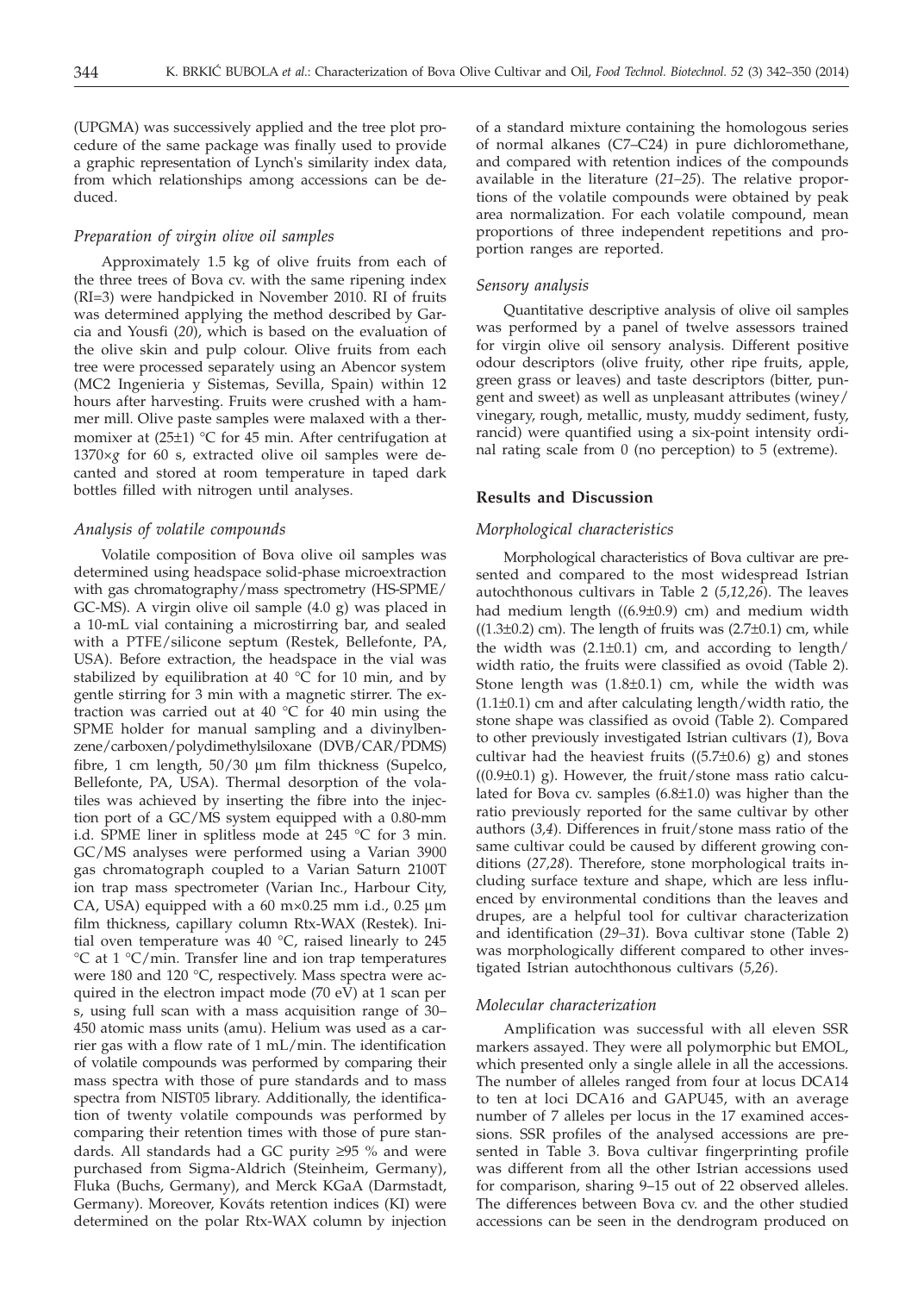|                       |                |                         |              |                 |                                    | Characteristic   |               |      |                |                |                        |                  |                           |
|-----------------------|----------------|-------------------------|--------------|-----------------|------------------------------------|------------------|---------------|------|----------------|----------------|------------------------|------------------|---------------------------|
|                       |                | $Leaf*$                 |              | Fruit*          |                                    |                  |               |      |                |                |                        |                  |                           |
| Cultivar              |                |                         | longitudal   |                 |                                    | position of max. |               |      |                |                | presence of            | size of          |                           |
|                       |                | shape                   | curvature    | shape           | symmetry                           | transverse       |               | apex | base           | nipple         | lenticels              | lenticels        |                           |
|                       |                |                         | of the blade |                 |                                    | diameter         |               |      |                |                |                        |                  |                           |
| Bova                  |                | eliptic-lanceolate (2)  | flat $(2)$   | ovoid $(2)$     | asymmetric (3)                     | central (2)      | rounded (2)   |      | truncate $(1)$ | tenuous(2)     | many(2)                | large $(2)$      |                           |
| Reference cultivars   |                |                         |              |                 |                                    |                  |               |      |                |                |                        |                  |                           |
| Buža (26)             |                | eliptic-lanceolate (2)  | flat $(2)$   | spherical (1)   | symmetric $(1)$                    | central (2)      | rounded (2)   |      | truncate $(1)$ | absent $(1)$   | many(2)                | small $(1)$      |                           |
| Buža puntoža (26)     |                | eliptic-lanceolate (2)  | flat $(2)$   | ovoid $(2)$     | symmetric (1)                      | central (2)      | pointed $(1)$ |      | truncate $(1)$ | tenuous (2)    | many(2)                | small $(1)$      |                           |
| Istarska bjelica (26) |                | eliptic-lanceolate (2)  | helicoid (4) | spherical (1)   | symmetric $(1)$                    | central (2)      | rounded (2)   |      | truncate $(1)$ | absent $(1)$   | many(2)                | small $(1)$      |                           |
| Rosinjola (26)        |                | elliptic (1)            | flat $(2)$   | ovoid $(2)$     | symmetric (1)                      | central (2)      | rounded (2)   |      | truncate $(1)$ | absent (1)     | few $(1)$              | small $(1)$      |                           |
| Bjelica (5)           |                | eliptic-lanceolate (2)  | flat $(2)$   | ovoid $(2)$     | symmetric (1)                      | central (2)      |               | n.a. | n.a.           | n.a.           | n.a.                   | n.a.             |                           |
| Črna $(5)$            |                | eliptic-lanceolate (2)  | flat $(2)$   | ovoid $(2)$     | symmetric (1)                      | central (2)      |               | n.a. | n.a.           | n.a.           | n.a.                   | n.a.             |                           |
| Črnica (5)            |                | eliptic-lanceolate (2)  | flat $(2)$   | ovoid (2)       | symmetric (1)                      | central (2)      |               | n.a. | n.a.           | n.a.           | n.a.                   | n.a.             |                           |
| Karbonera (5)         |                | eliptic-lanceolate (2)  | flat $(2)$   | ovoid (2)       | symmetric (1)                      | central (2)      | n.a.          |      | n.a.           | n.a.           | n.a.                   | n.a.             |                           |
| Drobna (5)            |                | eliptic-lanceolate (2)  | flat $(2)$   | spherical (1)   | symmetric (1)                      | central (2)      |               | n.a. | n.a.           | n.a.           | n.a.                   | n.a.             |                           |
| Karbonaca (5)         |                | eliptic-lanceolate (2)  | flat $(2)$   | ovoid $(2)$     | symmetric (1)                      | central (2)      |               | n.a. | n.a.           | n.a.           | n.a.                   | n.a.             |                           |
| Moražo (5)            |                | elliptic (1)            | flat $(2)$   | spherical (1)   | symmetric (1)                      | central (2)      |               | n.a. | n.a.           | n.a.           | n.a.                   | n.a.             |                           |
| Bilica (5)            |                | eliptic-lanceolate (2)  | flat $(2)$   | ovoid (2)       | symmetric (1)                      | central (2)      |               | n.a. | n.a.           | n.a.           | n.a.                   | n.a.             |                           |
| Belica $(5)$          |                | eliptic-lanceolate (2)  | flat $(2)$   | ovoid (2)       | symmetric (1)                      | central (2)      | n.a.          |      | n.a.           | n.a.           | n.a.                   | n.a.             |                           |
|                       |                |                         |              |                 |                                    |                  |               |      |                |                |                        |                  |                           |
|                       | Stone*         |                         |              |                 |                                    |                  |               |      |                |                |                        |                  |                           |
| Cultivar              | shape          | symmetry                |              | symmetry (po-   | position of max.<br>transverse     | apex             | base          |      | surface        | number of gro- | distribution           | termination      | Diff.                     |
|                       |                | (position A)            |              | sition B)       | diameter                           |                  |               |      |                | oves           | of grooves             | of apex          |                           |
| Bova                  | ovoid (2)      | slightly asymmetric (2) |              |                 | symmetric $(1)$ towards apex $(3)$ | rounded (2)      | rounded (3)   |      | rugose (2)     | median(2)      | regular $(1)$          | with mucro (2)   |                           |
| Reference cultivars   |                |                         |              |                 |                                    |                  |               |      |                |                |                        |                  |                           |
| Buža (26)             | ovoid (2)      | slightly asymmetric (2) |              | symmetric (1)   | central (2)                        | rounded (2)      | rounded (3)   |      | rugose $(2)$   | medium (2)     | regular $(1)$          | with mucro $(2)$ | $\overline{1}$            |
| Buža puntoža (26)     | elliptic $(3)$ | symmetric (1)           |              | symmetric (1)   | central (2)                        | pointed (1)      | rounded (3)   |      | scabrous (3)   | medium (2)     | regular <sub>(1)</sub> | with mucro $(2)$ | - 5                       |
| Istarska bjelica (26) | ovoid (2)      | symmetric (1)           |              | symmetric $(1)$ | central (2)                        | rounded (2)      | rounded (3)   |      | scabrous (3)   | medium (2)     | regular <sub>(1)</sub> | with mucro (2)   | $\overline{\mathbf{3}}$   |
| Rosinjola (26)        | ovoid (2)      | symmetric (1)           |              | symmetric (1)   | towards apex $(3)$                 | rounded (2)      | pointed (2)   |      | rugose (2)     | median(2)      | regular <sub>(1)</sub> | with mucro $(2)$ | $\overline{2}$            |
| Bjelica (5)           | elliptic (3)   | n.a.                    |              | n.a.            | central (2)                        | rounded (2)      | rounded (3)   |      | rugose $(2)$   | n.a.           | n.a.                   | n.a.             | $\overline{2}$            |
| Črna $(5)$            | ovoid (2)      | n.a.                    |              | n.a.            | central (2)                        | rounded (2)      | pointed (2)   |      | rugose $(2)$   | n.a.           | n.a.                   | n.a.             | $\overline{2}$            |
| Črnica (5)            | ovoid (2)      | n.a.                    |              | n.a.            | towards apex (3)                   | rounded (2)      | rounded (3)   |      | scabrous (3)   | n.a.           | n.a.                   | n.a.             | 1                         |
| Karbonera (5)         | ovoid (2)      | n.a.                    |              | n.a.            | central (2)                        | rounded (2)      | rounded (3)   |      | rugose (2)     | n.a.           | n.a.                   | n.a.             | 1                         |
| Drobna (5)            | spherical (1)  | n.a.                    |              | n.a.            | central (2)                        | rounded (2)      | rounded (3)   |      | scabrous (3)   | n.a.           | n.a.                   | n.a.             | $\ensuremath{\mathsf{3}}$ |
| Karbonaca (5)         | ovoid (2)      | n.a.                    |              | n.a.            | central (2)                        | rounded (2)      | rounded (3)   |      | scabrous (3)   | n.a.           | n.a.                   | n.a.             | $\overline{2}$            |
| Moražo (5)            | spherical (1)  | n.a.                    |              | n.a.            | central (2)                        | rounded (2)      | rounded (3)   |      | rugose $(2)$   | n.a.           | n.a.                   | n.a.             | $\sqrt{2}$                |
| Bilica $(5)$          | elliptic (3)   | n.a.                    |              | n.a.            | towards apex (3)                   | rounded (2)      | rounded (3)   |      | scabrous (3)   | n.a.           | n.a.                   | n.a.             | $\sqrt{2}$                |
| Belica $(5)$          | ovoid (2)      | n.a.                    |              | n.a.            | central (2)                        | rounded (2)      | rounded (3)   |      | rugose $(2)$   | n.a.           | n.a.                   | n.a.             | 1                         |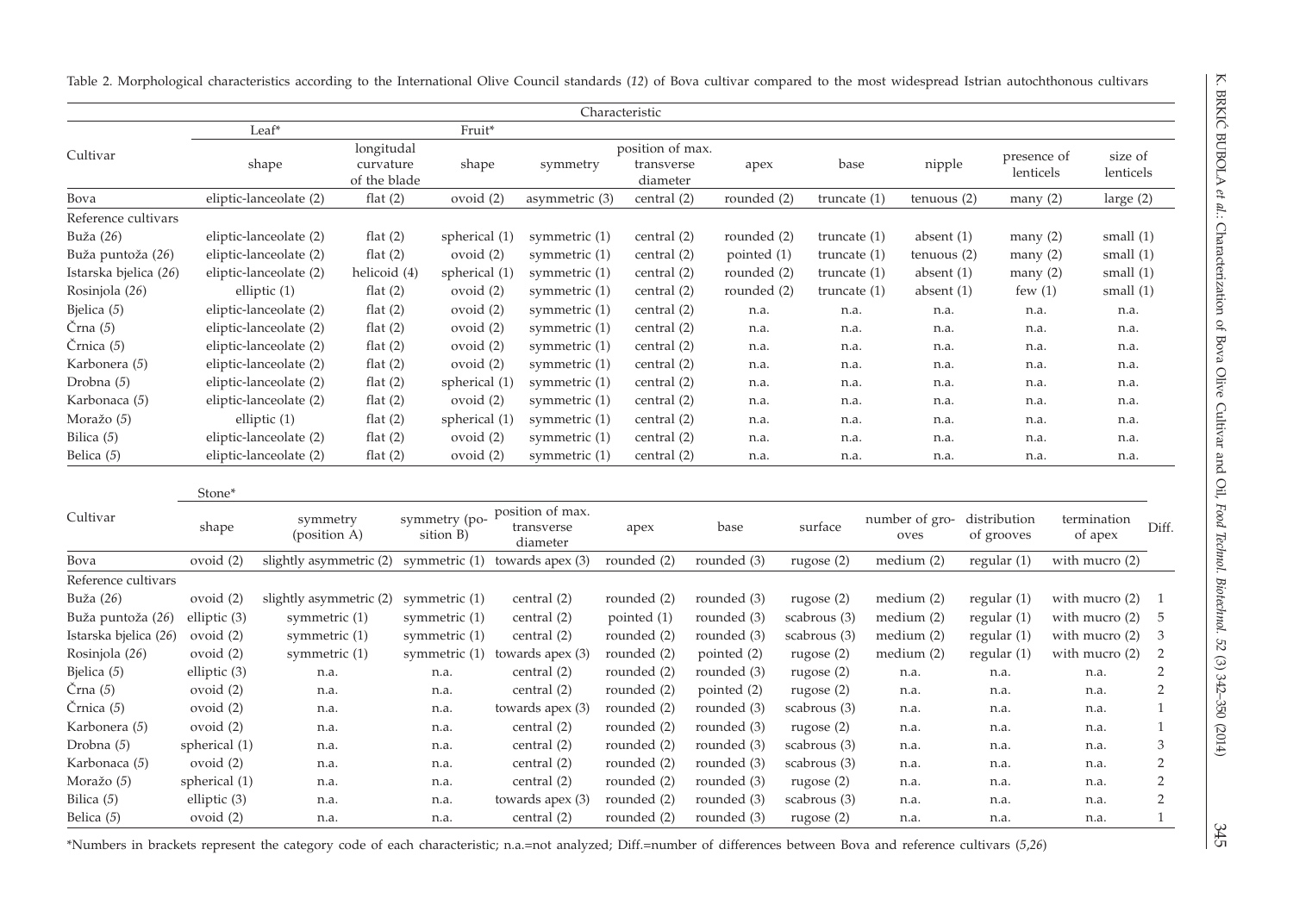| Locus<br>Accession | DCA3    | DCA4    | DCA14   | DCA16   | DCA17   | DCA <sub>18</sub> | EMOL    |         | GAPU45 GAPU71b GAPU103 UDO99-43 |         |         |
|--------------------|---------|---------|---------|---------|---------|-------------------|---------|---------|---------------------------------|---------|---------|
| 1                  | 241:251 | 134:165 | 189:189 | 150:164 | 115:115 | 173:173           | 202:202 | 163:179 | 183:183                         | 136:170 | 162:178 |
| 2                  | 241:251 | 134:167 | 189:189 | 150:150 | 115:115 | 173:173           | 202:202 | 183:185 | 181:183                         | 174:176 | 999:999 |
| 3                  | 241:251 | 134:167 | 189:189 | 150:174 | 115:115 | 163:191           | 202:202 | 163:179 | 121:141                         | 136:160 | 999:999 |
| 4                  | 241:249 | 134:167 | 189:189 | 150:174 | 115:115 | 173:197           | 202:202 | 163:179 | 183:183                         | 160:172 | 178:180 |
| 5                  | 241:251 | 134:167 | 189:189 | 140:174 | 115:115 | 173:177           | 202:202 | 179:179 | 121:141                         | 136:160 | 180:218 |
| 6                  | 241:249 | 134:167 | 189:189 | 150:174 | 115:115 | 173:177           | 202:202 | 179:187 | 121:141                         | 136:160 | 176:180 |
| 7                  | 241:251 | 134:167 | 189:189 | 150:166 | 115:115 | 173:177           | 202:202 | 179:187 | 121:999                         | 136:160 | 178:188 |
| 8                  | 235:245 | 134:167 | 149:189 | 144:154 | 125:127 | 159.177           | 202:202 | 163:179 | 121:127                         | 136:160 | 180:220 |
| 9 (Bova)           | 235:241 | 130:167 | 189:189 | 154:174 | 115:115 | 173:177           | 202:202 | 163:179 | 127:141                         | 150:160 | 180:180 |
| 10                 | 235:241 | 132:134 | 189:189 | 146:174 | 115.177 | 177:185           | 202:202 | 183:183 | 127:141                         | 136:176 | 178:188 |
| 11                 | 241:255 | 134:167 | 189:189 | 150:174 | 115:115 | 173:185           | 202:202 | 163:215 | 127:141                         | 136:176 | 216:216 |
| 12                 | 235:241 | 130:134 | 189:189 | 152:152 | 115:115 | 173:177           | 202:202 | 179:217 | 121:141                         | 160:196 | 218:218 |
| 13                 | 235:251 | 130:134 | 191:191 | 146:174 | 115:115 | 173:177           | 202:202 | 179:217 | 121:141                         | 150:160 | 218:218 |
| 14                 | 235:251 | 132:134 | 189:189 | 156:174 | 115:115 | 173:177           | 202:202 | 292:292 | 121:141                         | 160:196 | 218:218 |
| 15                 | 241:245 | 165.165 | 180:189 | 150:154 | 115:115 | 185:219           | 202:202 | 296:296 | 167:177                         | 160:196 | 178:218 |
| 16                 | 245:245 | 134.134 | 180:189 | 146:174 | 161:179 | 185:219           | 202:202 | 185:195 | 124:185                         | 160:196 | 218:218 |
| 17                 | 239:255 | 132.167 | 180:189 | 156:174 | 117:177 | 177:219           | 202:202 | 183:185 | 185:185                         | 160:196 | 999:218 |
|                    |         |         |         |         |         |                   |         |         |                                 |         |         |

Table 3. Genotypes of analysed Croatian accessions at eleven microsatellite loci (allele sizes in bp)

999=not identified

the basis of the genetic similarity calculated taking into consideration the shared bands (Fig. 1). As it can be seen, microsatellite profile of Bova cv. can be grouped in a cluster with other two accessions (numbers 10 and 11), sharing 10 and 13 out of 22 observed alleles. Both 10 and 11 are unknown varieties, morphologically clearly distinguished but originating from a restricted area on the west Istrian coast, with a coefficient of similarity of 70–75 %. The level of similarity and the differences in morphological traits of accessions 10 and 11 from Bova



**Fig. 1.** Dendrogram of 17 Istrian accessions based on Lynch's genetic similarity index data

cv. indicate that, although probably originating from common ancestors within the area of cultivation, they represent in fact well differentiated cultivars and can be taken into consideration for further propagation and valorisation separately from Bova cultivar. All Istrian accessions were well separated in a single cluster when compared to more than 200 different Italian genotypes (data not shown). Croatian olive plants presented a low coefficient of similarity with the Italian cultivars (13 %), showing the specificity of the genetic origin and at the same time the strict relationship among them.

## *Volatile compounds and sensory profile*

Fifty volatile compounds, which belong to hydrocarbons, aldehydes, alcohols, ketones, organic acids, terpenes, esters and furans, were isolated and characterized by HS-SPME/GC-MS analysis (Table 4). Bova oil samples were rich in total C6 (39.87 % of total peak area) and C5 volatiles (13.85 % of total peak area). The C6 volatiles, originating in the lipoxygenase pathway, contribute to green olive oil aroma, while C5 volatiles, which originate in the additional branch of the lipoxygenase pathway (*32*), contribute to pleasant aroma and positively correlate with bitterness and pungency of virgin olive oil (*6*). The most prevalent volatile compound in Bova oil was C6 aldehyde *E*-2-hexenal (Table 4), which is in accordance with the literature data on other investigated Istrian monovarietal types of olive oil (*33*). *E*-2- -hexenal contributes to green, fruity, bitter and astringent sensory characteristics of olive oil (*8*). Generally, aldehydes are major contributors to olive oil odour because they have very low thresholds, and are usually related to positive sensory characteristics, such as green, fruity and bitter (*8*). The most abundant alcohols in Bova oil were *Z*-3-hexen-1-ol and *E*-2-hexen-1-ol (Table 4). Alcohols in olive oil are related to positive sensory characteristics, such as olive fruity, other fruits, green and aromatic, but since they have higher threshold values, they have lower sensory significance than aldehydes (*8*). In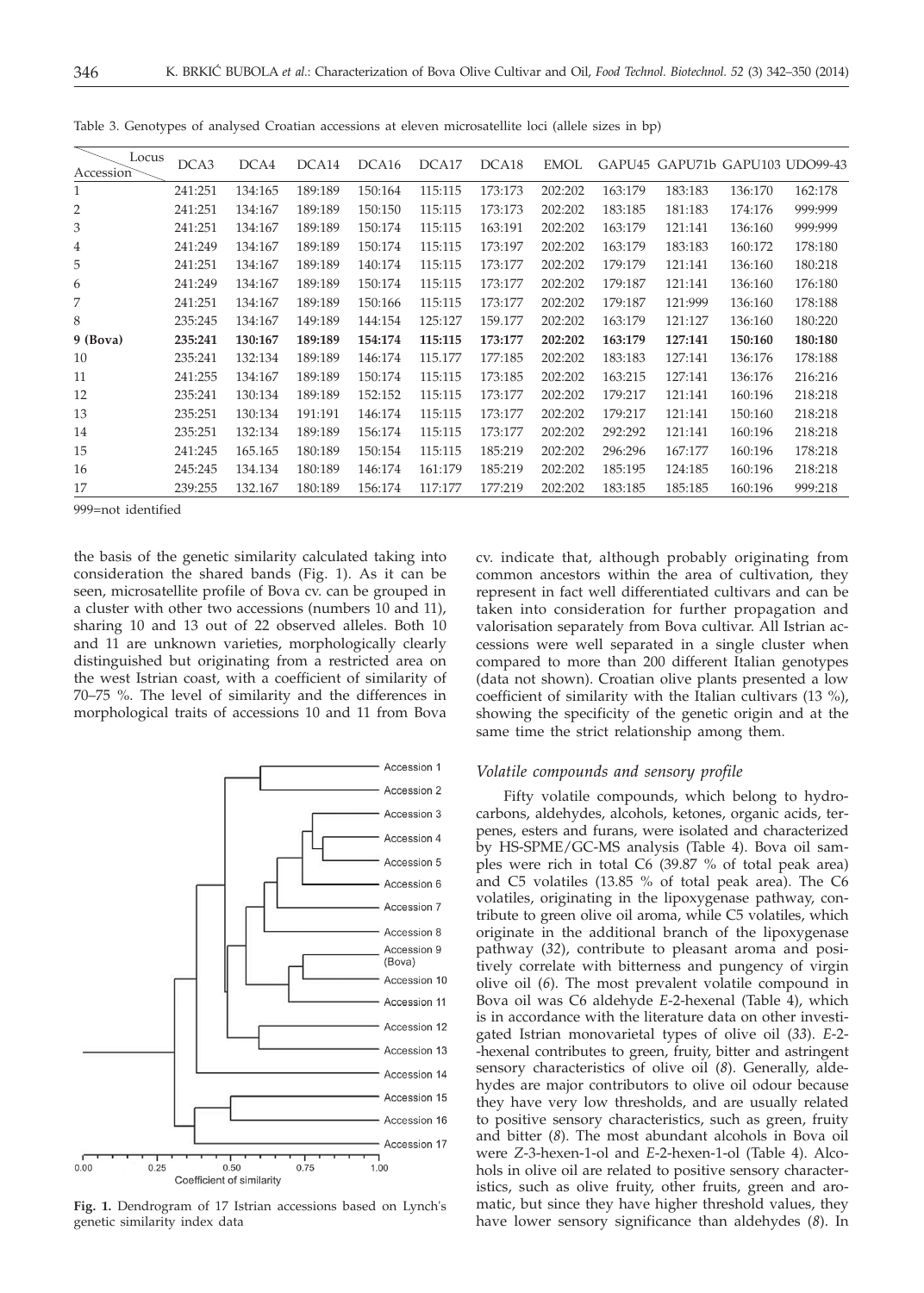|              |                                                       | Identification    |                 |                                                                               | Mean      |       | Range    |  |
|--------------|-------------------------------------------------------|-------------------|-----------------|-------------------------------------------------------------------------------|-----------|-------|----------|--|
|              | Compound                                              | method            | $\mathrm{KI}^*$ | KI <sub>ref</sub>                                                             | value**/% | Min.  | Max.     |  |
|              | Aldehydes                                             |                   |                 |                                                                               |           |       |          |  |
| $\mathbf{1}$ | Hexanal                                               | KI, MS, RT        | 1068            | $1074^a$ , $1080^b$ , $1073^c$                                                | 2.76      | 1.44  | 3.90     |  |
| 2            | Z-3-Hexenal                                           | KI, MS            | 1126            | $1137^a$ , $1115^b$                                                           | 0.69      | 0.32  | 1.12     |  |
| 3            | Heptanal                                              | KI, MS            | 1171            | $1184^a$ , $1190^b$                                                           | 0.04      | 0.01  | 0.07     |  |
| 4            | E-2-Hexenal                                           | KI, MS, RT        | 1213            | 1216 <sup>a</sup> , 1225 <sup>b</sup> , 1129 <sup>c</sup>                     | 20.04     | 10.09 | 39.10    |  |
| 5            | Octanal                                               | KI, MS, RT        | 1277            | 1288 <sup>a</sup> , 1296 <sup>b</sup> , 1297 <sup>c</sup>                     | 0.10      | 0.03  | 0.23     |  |
| 6            | $(E,E)$ - or $(E,Z)$ -2,4-Hexadienal                  | KI, MS            | 1376            | 1397 <sup>a</sup> , 1441 <sup>b</sup> , 1402 <sup>c</sup>                     | 0.66      | 0.34  | 0.92     |  |
| 7            | $(E,E)$ - or $(E,Z)$ -2,4-Hexadienal                  | KI, MS            | 1379            | 1397 <sup>a</sup> , 1441 <sup>b</sup> , 1402 <sup>c</sup>                     | 1.30      | n.i.  | 2.99     |  |
| 8            | E-2-Octenal                                           | KI, MS            | 1410            | 1425 <sup>a</sup> , 1432 <sup>d</sup>                                         | 0.02      | n.i.  | $0.06\,$ |  |
| 9            | $(E,E)$ -2,4-Heptadienal                              | KI, MS            | 1443            | 1463 <sup>a</sup>                                                             | 0.19      | n.i.  | 0.39     |  |
|              | Alcohols                                              |                   |                 |                                                                               |           |       |          |  |
|              | 10 Ethanol                                            | KI, MS            | 935             | 932 <sup>a</sup> , 935 <sup>c</sup>                                           | 0.63      | 0.13  | 1.41     |  |
|              | 11 1-Penten-3-ol                                      | KI, MS            | 1148            | $1164^a$ , $1166^b$ , $1163^c$                                                | 1.29      | 1.23  | 1.40     |  |
|              | 12 1-Pentanol                                         | KI, MS            | 1240            | $1250^a$                                                                      | 0.11      | n.i.  | 0.33     |  |
|              | 13 E-2-Penten-1-ol                                    | KI, MS, RT        | 1302            | 1320 <sup>b</sup> , 1333 <sup>c</sup>                                         | 0.97      | 0.58  | 1.21     |  |
|              | 14 Z-2-Penten-1-ol                                    | KI, MS, RT        | 1310            | 1320 <sup>a</sup> , 1329 <sup>b</sup> , 1321 <sup>c</sup>                     | 2.72      | 2.41  | 3.06     |  |
|              | 15 Hexanol                                            | KI, MS, RT        | 1344            | 1357 <sup>a</sup> , 1362 <sup>b</sup> , 1360 <sup>c</sup> , 1354 <sup>d</sup> | 1.81      | 0.83  | 2.74     |  |
|              | 16 E-3-Hexen-1-ol                                     | KI, MS, RT        | 1353            | 1366 <sup>a</sup> , 1372 <sup>b</sup> , 1372 <sup>c</sup>                     | 0.42      | 0.04  | 0.98     |  |
|              | 17 Z-3-Hexen-1-ol                                     | KI, MS, RT        | 1372            | $1385^a$ , $1392^b$ , $1385^c$ , $1388^d$                                     | 8.31      | n.i.  | 19.67    |  |
|              | 18 E-2-Hexen-1-ol                                     | KI, MS, RT        | 1396            | 1408 <sup>a</sup> , 1414 <sup>b</sup> , 1407 <sup>c</sup>                     | 5.77      | 0.10  | 15.86    |  |
|              | 19 Benzyl alcohol                                     | KI, MS            | 1845            | 1883 <sup>a</sup> , 1890 <sup>b</sup>                                         | 0.01      | n.i.  | 0.03     |  |
|              | 20 Phenylethyl alcohol                                | KI, MS            | 1877            | 1919 <sup>a</sup>                                                             | 0.11      | 0.06  | 0.16     |  |
|              | 21 Phenol                                             | KI, MS            | 1971            | $2020^{\rm b}$ , $2035^{\rm c}$                                               | 0.09      | 0.04  | 0.21     |  |
|              | $\it{Esters}$                                         |                   |                 |                                                                               |           |       |          |  |
|              | 22 Butyl acetate                                      | KI, MS, RT        | 1061            | $1077$ <sup>d</sup>                                                           | 0.12      | n.i.  | 0.34     |  |
|              | 23 3-Methylbutyl acetate                              | KI, MS, RT        | 1115            | $1120^a$                                                                      | 1.88      | 0.34  | 3.45     |  |
|              | 24 Z-3-Hexenyl acetate                                | KI, MS, RT        | 1308            | 1316 <sup>a</sup> , 1326 <sup>b</sup> , 1325 <sup>c</sup>                     | 0.17      | n.i.  | 0.38     |  |
|              | Ketones                                               |                   |                 |                                                                               |           |       |          |  |
|              | 25 3-Pentanone                                        | KI, MS, RT        | 983             | 979 <sup>a</sup> , 983 <sup>b</sup> , 980 <sup>c</sup>                        | 2.56      | 0.03  | 6.97     |  |
|              | 26 1-Penten-3-one                                     | KI, MS, RT        | 1010            | $1016^a$ , $1008^c$                                                           | 6.21      | n.i.  | 9.61     |  |
|              | Hydrocarbons                                          |                   |                 |                                                                               |           |       |          |  |
|              | 27 n.i. unsaturated hydrocarbon (m/z=41,67,69,95,109) |                   | 963             |                                                                               | 1.04      | 0.17  | 1.53     |  |
|              | 28 n.i. unsaturated hydrocarbon (m/z=41,67,69,95,109) |                   | 969             |                                                                               | 1.42      | 1.30  | 1.50     |  |
|              | 29 Decane                                             | KI, MS            | 1000            | $1001^{\rm b}$ , $1000^{\rm d}$                                               | 4.86      | 1.36  | 10.98    |  |
|              | 30 3-Ethyl-1,5-octadiene ( $E$ or $Z$ )               | KI, MS            | 1007            | $1012^a$ , $1013^b$                                                           | 7.38      | 6.53  | 8.99     |  |
|              | 31 3-Ethyl-1,5-octadiene (E or Z)                     | KI, MS            | 1019            | $1018^a$ , $1027^b$                                                           | 7.73      | 6.95  | 9.05     |  |
|              | 32 n.i. unsaturated hydrocarbon (m/z=41,67,69,95,109) |                   | 1176            |                                                                               | 2.83      | 2.41  | 3.24     |  |
|              | 33 n.i. unsaturated hydrocarbon (m/z=41,67,69,95,109) | $\qquad \qquad -$ | 1078            |                                                                               | 4.85      | 4.52  | 5.68     |  |
|              | 34 n.i. unsaturated hydrocarbon (m/z=41,67,69,95,109) | $\qquad \qquad -$ | 1084            |                                                                               | 4.07      | 3.42  | 4.62     |  |
|              | 35 <i>m</i> -Xylene                                   | KI, MS            | 1124            | $1133^a$ , $1135^b$ , $1131^c$ , $1142^e$                                     | 0.02      | n.i.  | 0.03     |  |
|              | 36 o-Xylene                                           | KI, MS            | 1166            | $1187^b$ , $1174^a$ , $1189^e$ , $1182^d$                                     | 0.10      | 0.06  | 0.18     |  |
|              | 37 1,3,5-Trimethyl benzene                            | KI, MS            | 1228            | $1251^b$                                                                      | 0.03      | n.i.  | 0.05     |  |
|              | 38 Styrene                                            | KI, MS            | 1241            | $1265^a$ , $1261^d$                                                           | 0.24      | n.i.  | 0.73     |  |
|              | 39 1,2,3-Trimethyl benzene                            | KI, MS            | 1262            | 1274 <sup>a</sup> , 1287 <sup>b</sup>                                         | 0.08      | 0.03  | 0.13     |  |

40 n.i. aromatic hydrocarbon (*m/z*=91,119,134) – 1412 0.01 n.i. 0.02

Table 4. Identification, proportion ranges and mean proportion values of peak area of volatile compounds in Bova cultivar virgin olive oil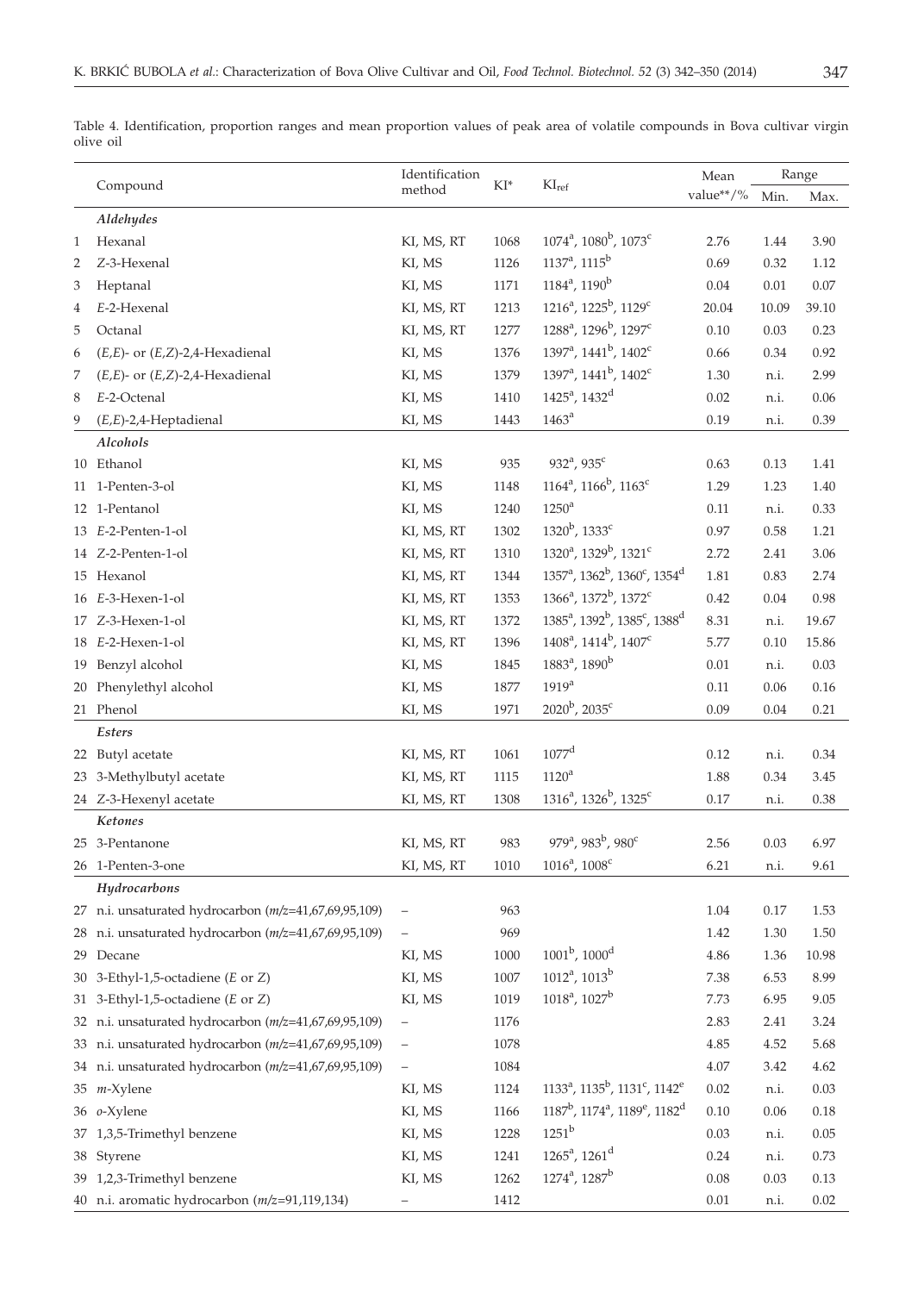| Compound |                                | Identification | $KI^*$ |                                                           | Mean      | Range |      |
|----------|--------------------------------|----------------|--------|-----------------------------------------------------------|-----------|-------|------|
|          |                                | method         |        | KI <sub>ref</sub>                                         | value**/% | Min.  | Max. |
|          | <b>Terpenes</b>                |                |        |                                                           |           |       |      |
|          | 41 $\alpha$ -Pinene            | KI, MS         | 1154   | 1143 <sup>a</sup>                                         | 0.02      | 0.02  | 0.03 |
|          | 42 Eucalyptol (1,8-cineole)    | KI, MS         | 1195   | 1198 <sup>d</sup>                                         | 0.04      | 0.02  | 0.06 |
|          | $43$ <i>E-β-Ocimene</i>        | KI, MS         | 1242   | $1260^{\mathrm{b}}$                                       | 0.66      | 0.35  | 0.86 |
|          | 44 $\alpha$ -Copaene           | KI, MS         | 1472   | 1481 <sup>a</sup> , 1500 <sup>b</sup> , 1505 <sup>c</sup> | 0.06      | 0.05  | 0.07 |
|          | 45 Linalool                    | KI, MS         | 1540   | $1554$ <sup>d</sup>                                       | 0.02      | n.i.  | 0.02 |
|          | $46\alpha$ -Farnesene          | KI, MS         | 1739   | $1757^{\rm b}$                                            | 1.31      | 0.98  | 1.55 |
|          | Organic acids                  |                |        |                                                           |           |       |      |
|          | 47 Acetic acid                 | KI, MS         | 1429   | $1448^{\rm a}$                                            | 4.08      | 1.17  | 9.16 |
|          | <b>Furans</b>                  |                |        |                                                           |           |       |      |
|          | 48 2-Ethyl furan               | KI, MS         | 953    | $945^{\rm d}$ , $957^{\rm e}$                             | 0.16      | 0.08  | 0.39 |
|          | 49 2-Penthyl furan             | KI, MS         | 1223   | $1240^{\rm d}$ , $1242^{\rm e}$                           | 0.02      | n.i.  | 0.04 |
|          | 50 Furfural (2-furfuraldehyde) | KI, MS         | 1441   | $1485^c$ , $1474^d$                                       | 0.09      | 0.03  | 0.19 |

Table 4 – continued

\*\*Results are expressed as mean values of 3 independent repetitions. Identification methods: RT=identification by comparison with retention times and mass spectra of pure standards; MS=identification by comparison with mass spectra from NIST05 library; KI=identification by comparison with Kováts retention indices from literature (KI<sub>ref</sub>) (<sup>a</sup>(21), <sup>b</sup>(22), <sup>d</sup>(23), <sup>e</sup>(24), <sup>c</sup>(25)); KI\*=Kováts retention indices on Rtx-WAX capillary column; n.i.=not identified

Bova oil, low amounts of esters were determined (Table 4). This fact indicates a low content of alcohol acyltransferase, which catalyzes their formation (*34*). Esters are usually connected to fruity odours (*8*). 3-Methylbutyl acetate, which is related to banana odour notes (*8*), was the most abundant ester detected in Bova cultivar oil (Table 4). Ketones are linked to fruity, pungent and etheric sensory attributes (*8*). Among individual ketones, 1-penten-3-one was detected in notable amount in Bova oil (Table 4). Since 1-penten-3-one is characterized by a very low threshold, it contributes significantly to olive oil aroma (*33,35*). This compound is related to sensory characteristics such as pungent and mustard (*8*), and probably contributed to the medium intensity of pungency determined in Bova oil (Fig. 2). Furans contribute to undesirable flavours of olive oil and some of them, such as 2-penthyl furan, could be useful in detecting oil oxidation at the late stage (*32,36*). Quite low amount of furans, particularly 2-penthyl furan (Fig. 3, Table 4), were found in Bova oil samples, probably due to rapid processing of healthy fruits and proper storage of oil samples until analyses. Acetic acid is associated with microbial fermentation and other fruit handling defects, and is linked to sour and pungent sensations in olive oil (*6*). Moreover, this compound may also generate a winey- -vinegary sensory defect in virgin olive oil (*37*). In Bova oil acetic acid was found in low amount (Table 4), and the corresponding defect was not perceived during sensory analysis (Fig. 2). A considerable amount of hydrocarbons (about 35 % of total peak area) was detected in the headspace of Bova cv. oil samples, but some of them were not identified (Table 4). Isomers of 3-ethyl-1,5-octa-





**Fig. 2.** Sensory profile of Bova cultivar virgin olive oil. Results are mean values of 3 independent repetitions (median of eight assessments for each descriptor). Numbers 0–5 represent perception intensity of sensory characteristics: 0=no perception, 1=scarce, 2=light, 3=medium, 4=strong, 5=extreme

**Fig. 3.** The amounts of volatile compounds (percentage of total peak area) in Bova cultivar virgin olive oil. Results are expressed as mean values of peak area of three independent repetitions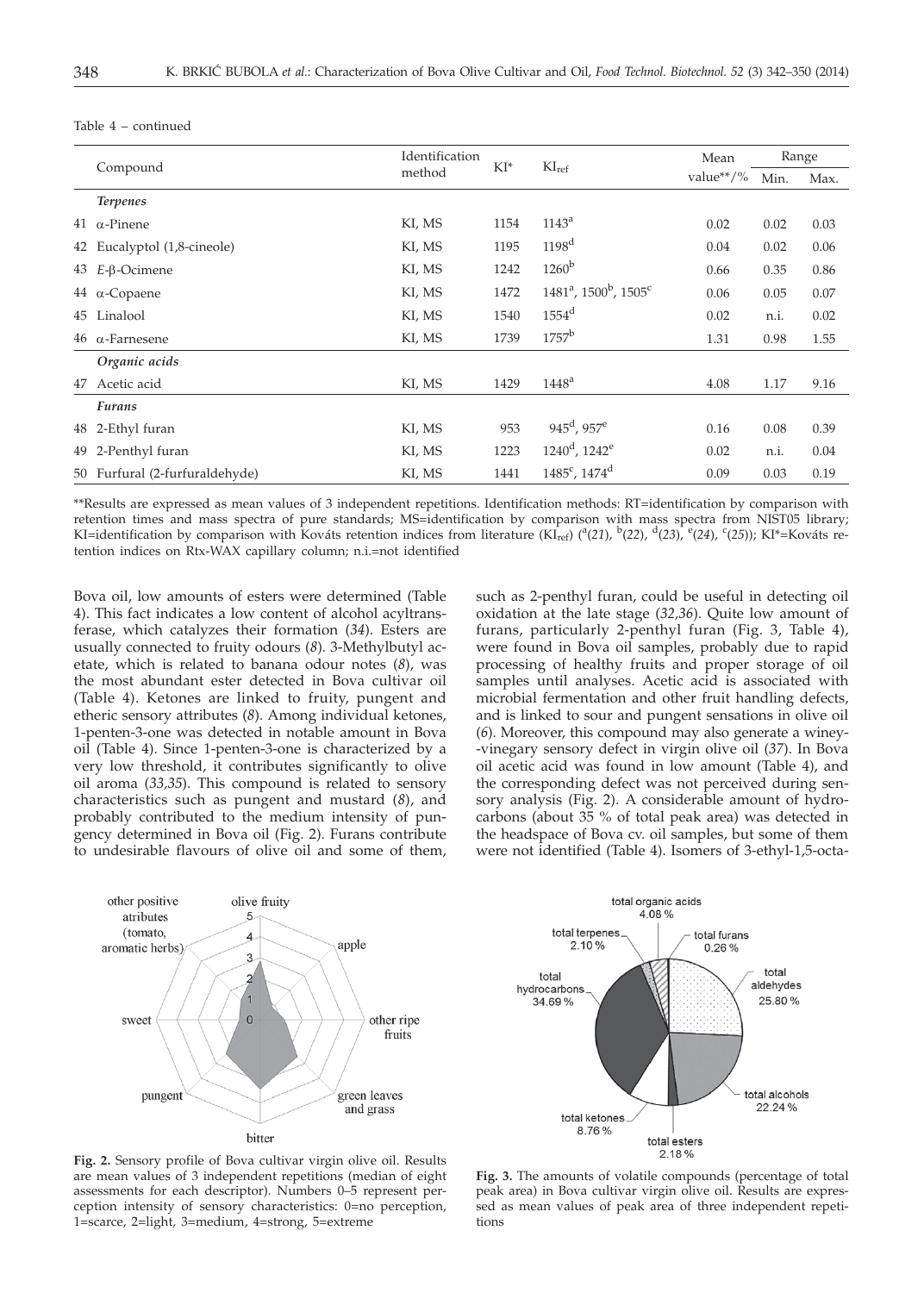diene, known as pentene dimers, derived from the enzymatic transformation of fatty acids (*38*), were the most prevalent hydrocarbons in Bova oil (Table 4). Quite low amounts of aromatic hydrocarbons, such as xylene isomers, trimethyl benzene isomers, and styrene, were found (Table 4). The origin of aromatic hydrocarbons in virgin olive oil might be from exogenous contamination and endogenous pathways (*39*). Some volatile terpenoid hydrocarbons in olive oil have been proposed as useful for geographical origin classification (*40*) and for monovarietal oil characterization (*41,42*). Six terpenoid hydrocarbons, mono- and sesquiterpenes, were found in Bova oil, and among them  $\alpha$ -farnesene was the most abundant (Table 4). This component could play a very important role in the fragrance of virgin olive oil  $(42)$ .  $\alpha$ -Farnesene is derived from the enzymatic transformation of fatty acids (*38*), and is related to hot spicy flavour (*43*). Zunin *et al.* (*40*) found that olive oil from western Liguria (Italy), Spain and Tunisia showed high content of this sesquiterpene, while olive oil from Greece and Puglia (Italy) was poor in this compound.

Sensory profile of Bova cultivar oil was characterized by medium intensities of the sensory attributes olive fruity, green leaves and grass, light tomato and aromatic herbs odour with mild apple and other ripe fruits notes (Fig. 2). Sensory characteristics bitter and pungent, besides being related to some volatile compounds, are mostly dependent on the concentration of phenolic compounds in the oil (*44–46*). The medium intensities of pungent and bitter observed in Bova cultivar oil (Fig. 2) could be tentatively explained by high concentration of phenolic compounds in monovarietal oil from this cultivar (*4*).

## **Conclusion**

This work provided a valuable morphological characterization and genetic fingerprinting of the relatively unknown autochthonous Istrian olive cultivar Bova. Among other possible purposes, it opens the possibility to apply the fingerprinting information for genetic identification of the propagation material within the nursery and along the plant production chain. The work has also expanded the knowledge about Bova cultivar virgin olive oil by reporting its detailed volatile compound profile and professional sensory description for the first time. The research demonstrates that for Croatia Bova cultivar can be a viable alternative to other traditionally cultivated olive cultivars, expanding the offer on the market both at local and international level.

# *Acknowledgements*

The work was supported by the Ministry of Science, Education and Sports of the Republic of Croatia within the framework of the project 'Characterization of autochthonous olive varieties in Istria' (147-0000000-3605) and by Brtonigla and Poreč Municipalities.

## **References**

1. D. Poljuha, B. Sladonja, E. Šetić, A. Milotić, D. Bandelj, J. Jakše *et al.*, DNA fingerprinting of olive varieties in Istria (Croatia) by microsatellite markers, *Sci. Hortic. 115* (2008) 223–230.

- *2.* National List of Fruit Varieties, Croatian Centre for Agriculture, Food and Rural Affairs, Zagreb, Croatia (2012) (http:*//*www.hcphs.hr/UserDocsImages/obrasci-ZSR/dokumenti-ZSR/Popis%20sorti%20vo%C4%87nih%20vrsta%202 012.pdf).
- 3. O. Koprivnjak, Đ. Pribetić, Autochthonous olive cultivars in Istria – Quality and morphological characteristics of oil: Preliminary results, *Proceedings of the Conference on Perspectives for Horticulture and Viticulture in the Alpine Region in the Third Millennium*, Udine, Italy (2000) pp. 211–220.
- 4. O. Koprivnjak, E. Šetić, D. Lušić, Đ. Peršurić, Autochthonous olive cultivars in Istria (Croatia) – Morphological characteristics and oil quality, *Proceedings of ECOLIVA – The 1st International IFOAM Conference on Organic Olive Production*, Jaén, Spain (2002) pp. 599–605.
- 5. A. Milotić, E. Šetić, Đ. Peršurić, D. Poljuha, B. Sladonja, K. Brščić, Identification and characterization of autochthonous olive varieties in Istria (Croatia), *Annales Ser. Hist. Nat. 15* (2005) 251–256.
- *6.* C.M. Kalua, M.S. Allen, D.R. Bedgood Jr., A.G. Bishop, P.D. Prenzler, K. Robards, Olive oil volatile compounds, flavour development and quality: A critical review, *Food Chem. 100* (2007) 273–286.
- *7.* R. Aparicio, G. Luna, Characterization of monovarietal virgin olive oils, *Eur. J. Lipid Sci. Technol. 104* (2002) 614–627.
- *8.* G. Luna, M. T. Morales, R. Aparicio, Characterisation of 39 varietal virgin olive oils by their volatile compositions, *Food Chem. 98* (2006) 243–252.
- *9.* P. Reboredo-Rodríguez, C. Gonzáles-Barreiro, B. Cancho- -Grande, J. Simal-Gándara, Concentrations of aroma compounds and odor activity values of odorant series in different olive cultivars and their oils, *J. Agric. Food Chem. 61* (2013) 5252–5259.
- *10.* P. Reboredo-Rodríguez, C. Gonzáles-Barreiro, B. Cancho- -Grande, J. Simal-Gándara, Dynamic headspace/GC-MS to control the aroma fingerprint of extra-virgin olive oil from the same and different olive varieties, *Food Control, 25* (2012) 684–695.
- *11.* P. Reboredo-Rodríguez, C. Gonzáles-Barreiro, B. Cancho- -Grande, J. Simal-Gándara, Effects of sedimentation plus racking process in the extra virgin olive oil aroma fingerprint obtained by DHS-TD/GC-MS, *Food Bioprocess. Tech. 6* (2013) 1290–1301.
- *12.* Methodology for Primary Characterisation of Olive Varieties, Project RESGEN-CT (67/97) EU/IOC, International Olive Council (IOC), Madrid, Spain (1997).
- *13.* Pomological Characterization, International Olive Oil Council (IOC), Madrid, Spain (http:*//*www.internationaloliveoil. org/resgen/Index.html).
- *14.* K.M. Sefc, M.S. Lopes, D. Mendonça, M. Rodrigues Dos Santos, M. Laimer Da Câmara Machado, A. Da Câmara Machado, Identification of microsatellite loci in olive (*Olea europaea*) and their characterization in Italian and Iberian olive trees, *Mol. Ecol. 9* (2000) 1171–1173 (doi: 10.1046/j.1365- 294x.2000.00954.x).
- *15.* G. Cipriani, M.T. Marrazzo, R. Marconi, A. Cimato, R. Testolin, Microsatellite markers isolated in olive are suitable for individual fingerprinting and reveal polymorphism within ancient cultivars (*Olea europaea* L.), *Theor. Appl. Genet*. 104 (2002) 223–228.
- *16.* R. De la Rosa, C.M. James, K.R. Tobutt, Isolation and characterization of polymorphic microsatellites in olive (*Olea europaea* L.) and their transferability to other genera in the *Oleaceae*, *Mol. Ecol. Notes, 2* (2002) 265–267.
- *17.* F. Carriero, G. Fontanazza, F. Cellini, G. Giorio, Identification of simple sequence repeats (SSRs) in olive (*Olea europaea* L.), *Theor. Appl. Genet. 104* (2002) 301–307.